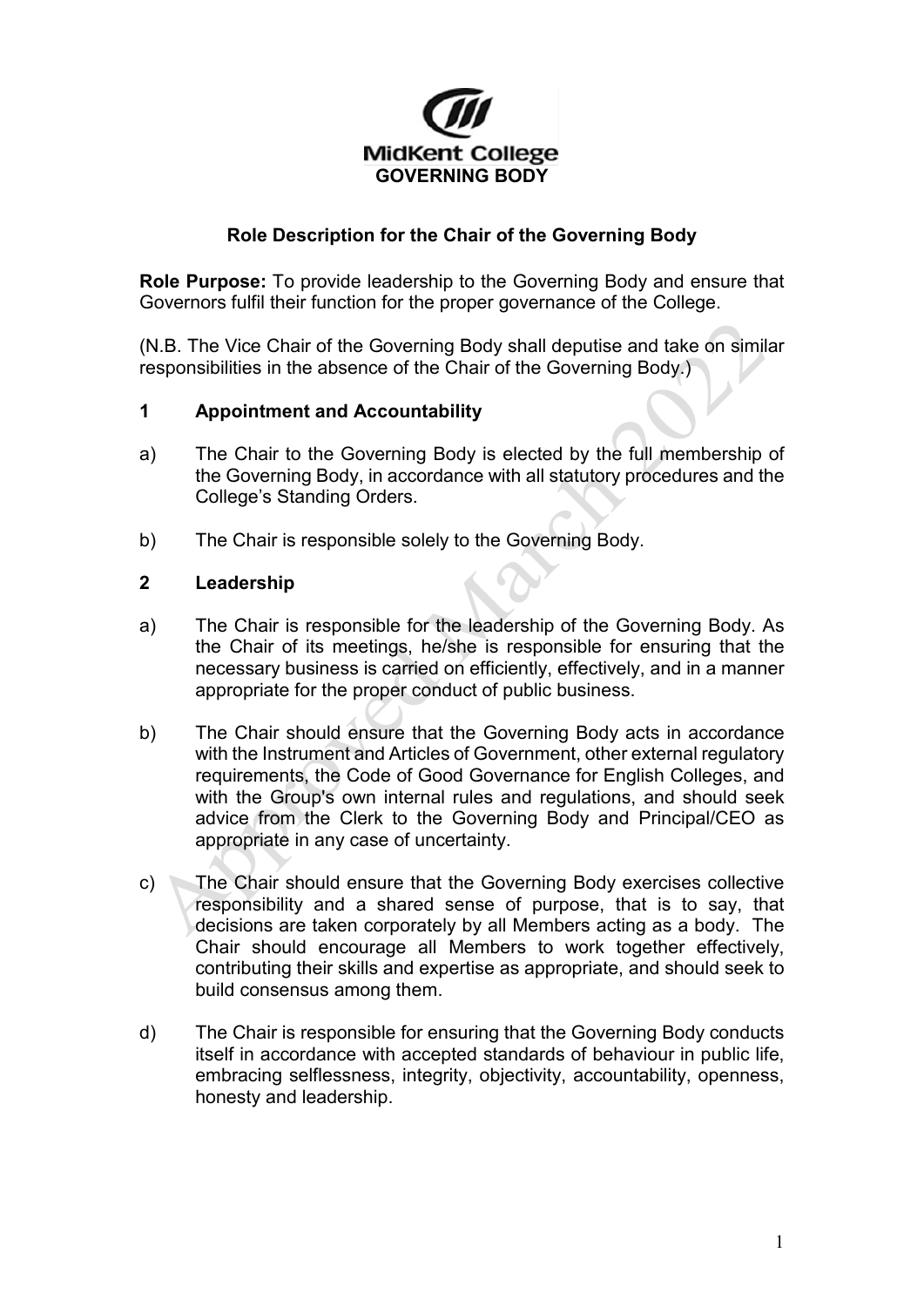- e) The Chair shall ensure that the Clerk to the Governing Body maintains an up-to-date register of the Interests of Members of the Governing Body, and shall make a full and timely personal disclosure.
- f) The Chair shall ensure that any conflict of interest is identified, exposed, and managed appropriately, in order that the integrity of Governing Body business shall be, and shall be seen to be, maintained.
- g) The Chair shall develop a good working relationship with the Vice Chair and ensure that are kept fully informed and tasks delegated as appropriate.

## **3 The Business of the Governing Body**

- a) The Chair is responsible for ensuring that the Governing Body exercises control over the strategic direction of the Group and that the performance of the Group is adequately assessed against the objectives and indicators which the Governing Body has approved.
- b) The Chair should ensure through liaison with the Clerk and Principal/CEO that all relevant information (including regular and satisfactory management and committee reports) are presented to the Governing Body.
- c) The Chair should, at all times, act in accordance with established protocols for the use of delegated authority as set out in the College's Standing Orders. All instances of the use of delegated authority should be reported to the next meeting of the Governing Body.
- d) The Chair should endeavour to establish constructive and supportive but challenging working relationships with the Principal/CEO and with the Chief Executive, recognising the proper separation between governance and executive management, and avoiding involvement in the day-to-day executive management of the Group.
- e) The Chair should develop effective working relationships with the Clerk to the Governing Body, and work closely with him/her in the operation of Governing Body business.
- f) Any arrangement for the Chair to act as formal signatory on behalf of the Group, e.g. in connection with the use of the Seal or the approval of the financial statements should be stipulated in Minutes and /or Standing Orders.
- g) In relation to new Senior Post-holder appointments (including the posts of Chief Executive and Principal/CEO) and appointment of the Clerk, the Chair shall assist in compiling job descriptions and person specifications.
- h) The Chair may be involved as necessary, with disciplinary action against the holders of posts designated as senior posts.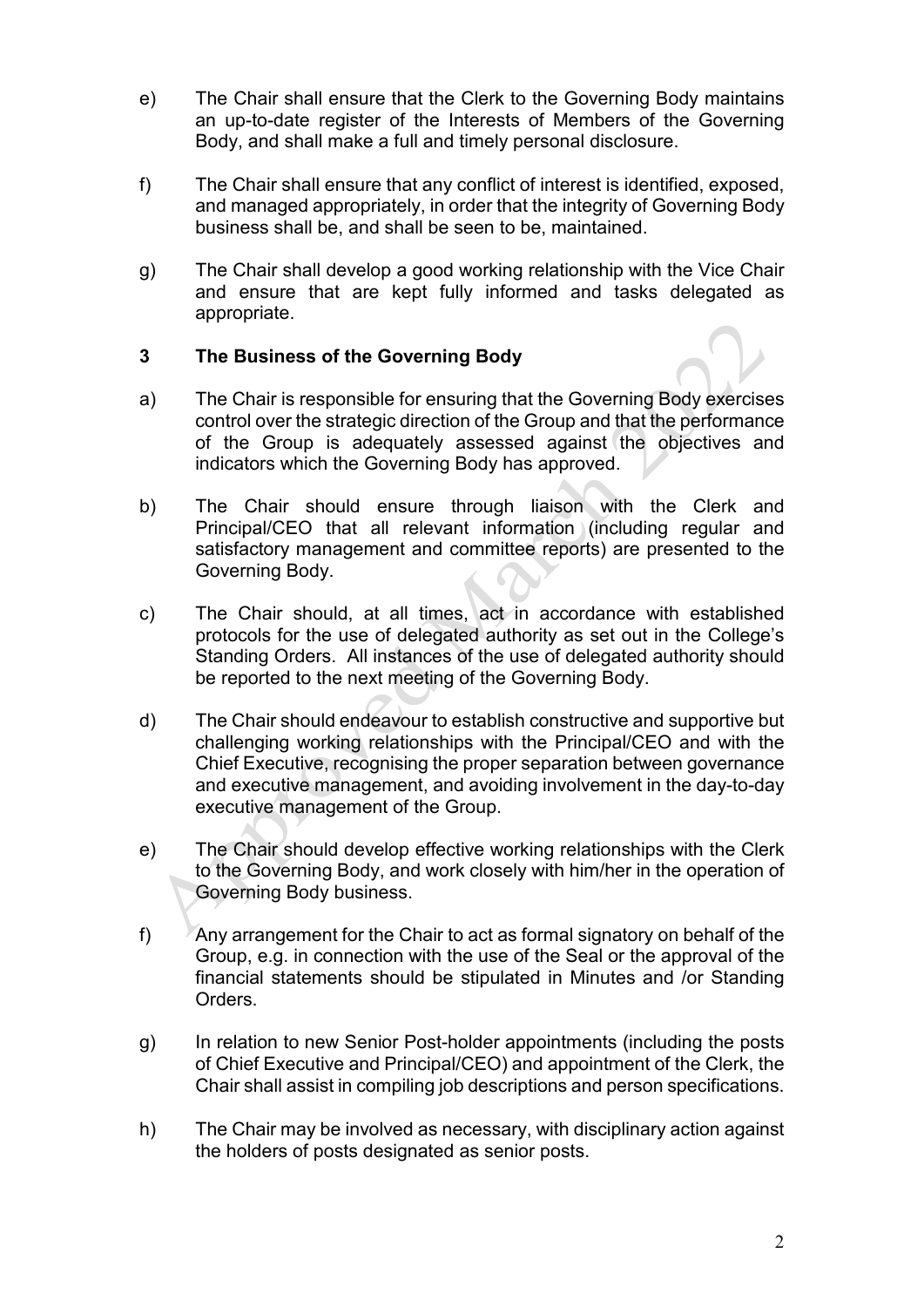- i) In chairing meetings of the Governing Body, the Chair shall ensure that all Instruments and Articles of Government, Standing Orders and Committee procedures are complied with, and will liaise as required with Chairs of Governing Body Committees to ensure reasonable consistency of practice in Governing Body business.
- j) The Chair will strengthen the Group relationship between all the entities i.e. the College and MKCTS.
- k) The Chair will be expected to oversee an investment strategy for the Group.

## **4 The Performance of the Governing Body**

- a) The Chair should ensure that the Governing Body attempts to maximise its effectiveness through critical self-assessment of its own performance and processes, and through ensuring that appropriate performance review processes exist and are acted upon throughout the Group.
- b) The Chair will hold regular one to ones with individual board members as part of a regular performance review. The Chair should encourage members to participate in appropriate training and development.
- c) The Chair will be responsible for the appraisal/review of the performance of the Chief Executive and of the Principal and will report the outcome to the Remuneration Committee.
- d) The Chair will be responsible for the appraisal/review of the performance of the Clerk to the Governing Body and will report the outcome to the Remuneration Committee.
- e) The Chair should take a leading role in supporting the work of the Search & Governance Committee in securing the recruitment of new members of the Governing Body, and should ensure that satisfactory succession plans exist for recruiting new members which take full account of the need to ensure a diverse membership with the necessary skills and expertise.

#### **5 The External Role**

- a) The Chair will represent the Governing Body and the College at external meetings, presentations and conferences.
- b) The Chair will play an agreed ambassadorial role on behalf of the Group and engage with a range of stakeholders as appropriate.